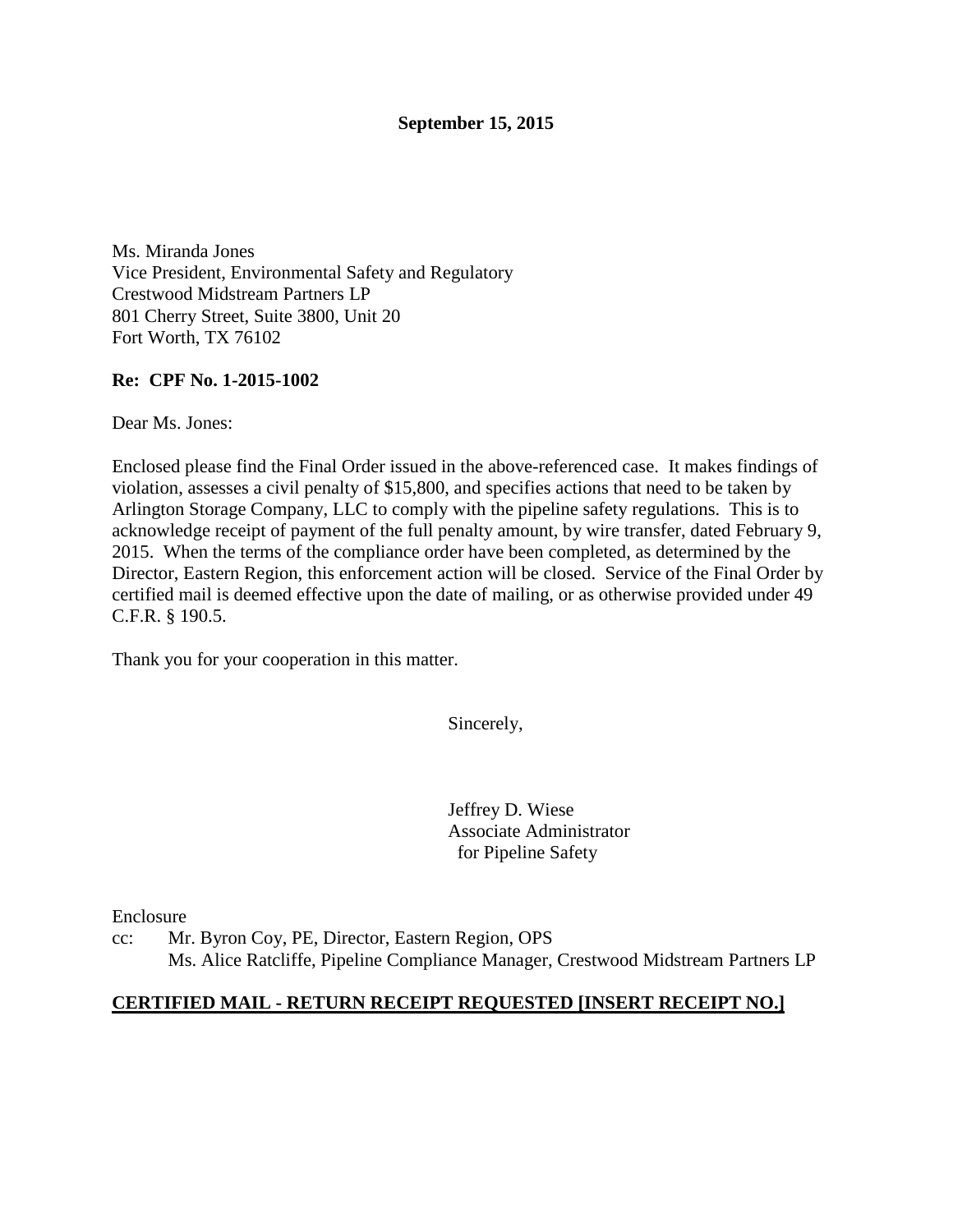### **U.S. DEPARTMENT OF TRANSPORTATION PIPELINE AND HAZARDOUS MATERIALS SAFETY ADMINISTRATION OFFICE OF PIPELINE SAFETY WASHINGTON, D.C. 20590**

**In the Matter of )** 

**Arlington Storage Company, LLC, ) CPF No. 1-2015-1002**

**\_\_\_\_\_\_\_\_\_\_\_\_\_\_\_\_\_\_\_\_\_\_\_\_\_\_\_\_\_\_\_\_\_\_\_\_ )** 

 **)** 

 **)** 

**\_\_\_\_\_\_\_\_\_\_\_\_\_\_\_\_\_\_\_\_\_\_\_\_\_\_\_\_\_\_\_\_\_\_\_\_)** 

**Respondent. )** 

 $\overline{a}$ 

# **FINAL ORDER**

Between September 1 and October 31, 2013, pursuant to 49 U.S.C. § 60117, representatives of the New York State Department of Public Service (NYSDPS), as agent for the Pipeline and Hazardous Materials Safety Administration (PHMSA), Office of Pipeline Safety (OPS), conducted an on-site pipeline safety inspection of the Seneca Lake facilities and records of Arlington Gas Storage (ASC or Respondent) in Watkins Glen, New York. ASC is a subsidiary of Crestwood Midstream Partners LP. Crestwood operates five storage facilities with approximately 80 billion cubic feet of natural gas storage primarily serving producers in the Northeastern U.S. Seneca Lake gas storage system is an 18.6 mile, 16-inch diameter pipeline system that connects the Seneca Lake storage facility on its northern end to the Dominion Transmission Corporation's Yawger Road station on its southern end.<sup>1</sup>

As a result of the inspection, the Director, Eastern Region, OPS (Director), issued to Respondent, by letter dated January 13, 2015, a Notice of Probable Violation, Proposed Civil Penalty and Proposed Compliance Order. In accordance with 49 C.F.R. § 190.207, the Notice proposed finding that ASC had violated 49 C.F.R. § 192.605 and proposed assessing a civil penalty of \$15,800 for the alleged violation. The Notice also proposed that Respondent be required to take certain measures to correct the alleged violation.

Crestwood Midstream Partners LP responded to the Notice on behalf of ASC by letter dated February 13, 2015 (Response). The company did not contest the allegation of violation and paid the proposed civil penalty of \$15,800, as provided in 49 C.F.R. § 190.227. The company also provided information concerning the corrective actions it intended to take. Respondent did not request a hearing and therefore has waived its right to one.

<sup>1</sup> Pipeline Safety Violation Report, (Jan. 13, 2015) (on file with PHMSA), at 1.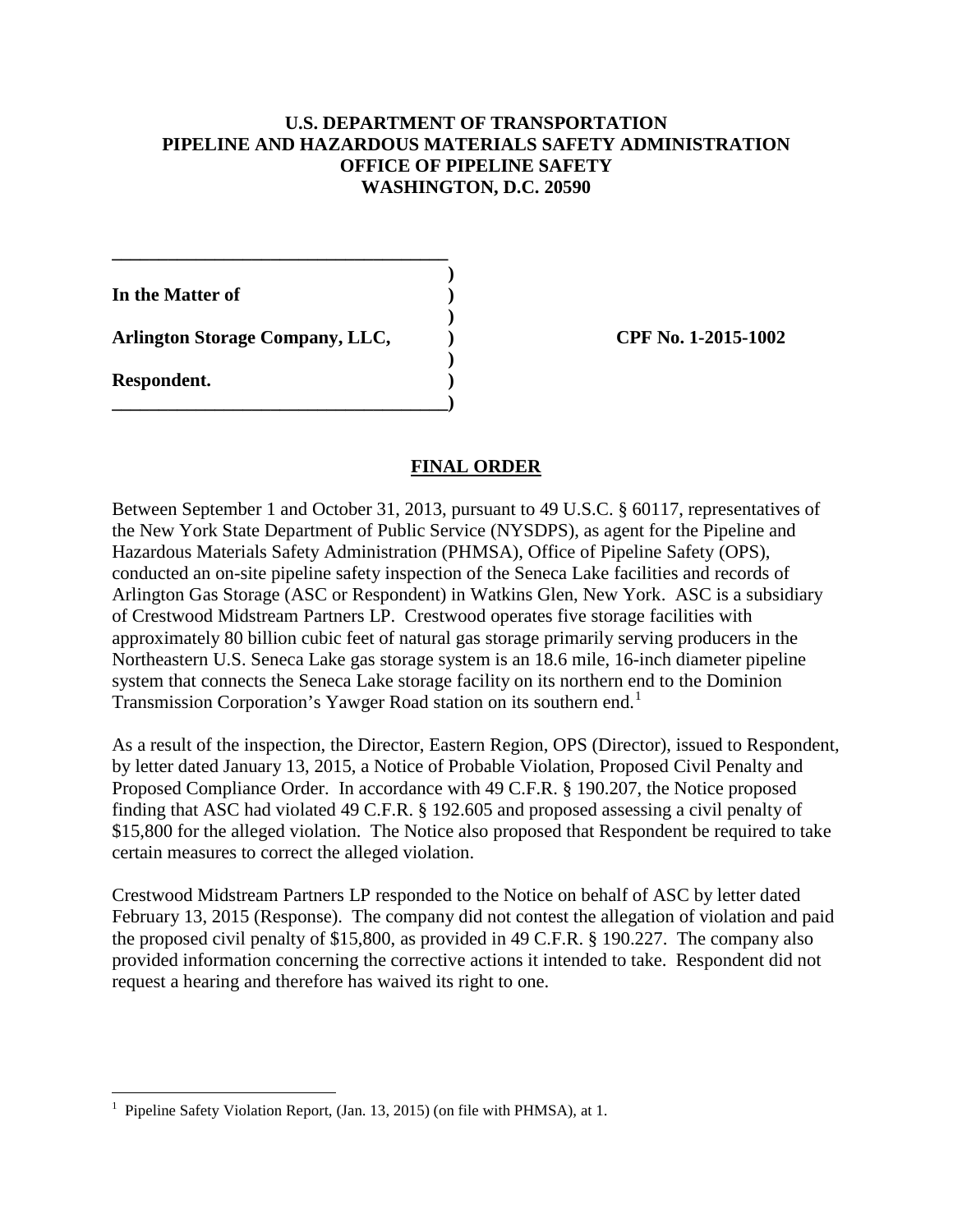### **FINDING OF VIOLATION**

In its Response, ASC did not contest the allegation in the Notice that it violated 49 C.F.R. Part 192, as follows:

**Item 1:** The Notice alleged that Respondent violated 49 C.F.R. § 192.605, which states, in relevant part:

# **§ 192.605 Procedural manual for operations, maintenance, and emergencies.**

(a) General. Each operator shall prepare and follow for each pipeline, a manual of written procedures for conducting operations and maintenance activities and for emergency response. For transmission lines, the manual must also include procedures for handling abnormal operations. This manual must be reviewed and updated by the operator at intervals not exceeding 15 months, but at least once each calendar year. This manual must be prepared before operations of a pipeline system commence. Appropriate parts of the manual must be kept at locations where operations and maintenance activities are conducted.

(b) Maintenance and normal operations. The manual required by paragraph (a) of this section must include procedures for the following, if applicable, to provide safety during maintenance and operations.

(1) Operating, maintaining, and repairing the pipeline in accordance with each of the requirements of this subpart and subpart M of this part.

(2) Controlling corrosion in accordance with the operations and maintenance requirements of subpart I of this part.

The Notice alleged that Respondent violated 49 C.F.R. § 192.605 by failing to have procedures for the internal corrosion control requirements of § 192.476 applicable to the design and construction of transmission lines. Specifically, the Notice alleged that ASC's Operating and Maintenance (O&M) Procedure 906 did not cover internal corrosion requirements applicable to the Project 415-Upson Road M&R Station built in 2012. Respondent did not contest this allegation of violation. Accordingly, based upon a review of all of the evidence, I find that Respondent violated 49 C.F.R. § 192.605 by failing to have procedures for the internal corrosion control requirements of § 192.476 applicable to the design and construction of transmission lines.

This finding of violation will be considered a prior offense in any subsequent enforcement action taken against Respondent.

#### **ASSESSMENT OF PENALTY**

Under 49 U.S.C. § 60122, Respondent is subject to an administrative civil penalty not to exceed \$200,000 per violation for each day of the violation, up to a maximum of \$2,000,000 for any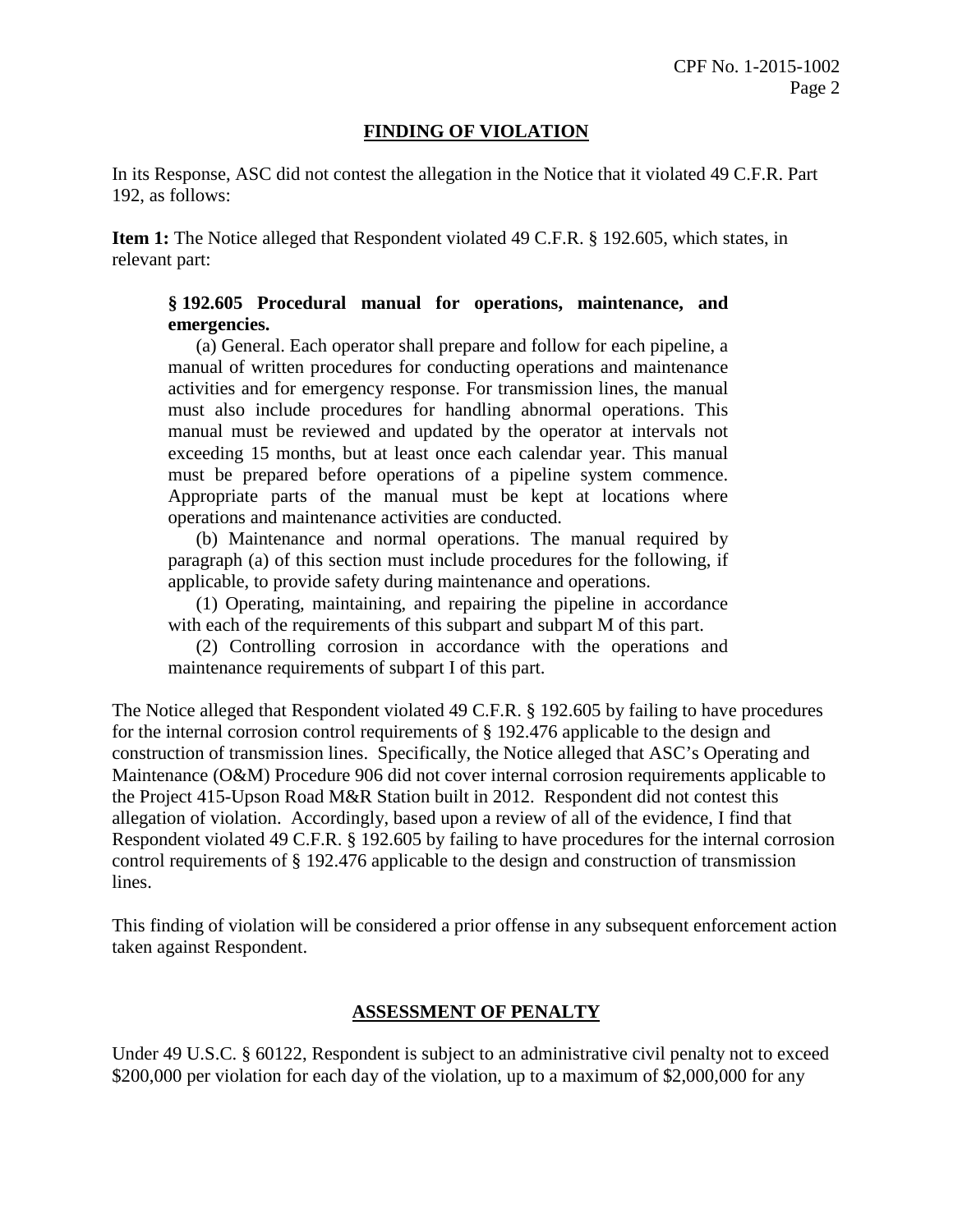related series of violations.<sup>2</sup> In determining the amount of a civil penalty under 49 U.S.C. § 60122 and 49 C.F.R. § 190.225, I must consider the following criteria: the nature, circumstances, and gravity of the violation, including adverse impact on the environment; the degree of Respondent's culpability; the history of Respondent's prior offenses; and any effect that the penalty may have on its ability to continue doing business; and the good faith of Respondent in attempting to comply with the pipeline safety regulations. In addition, I may consider the economic benefit gained from the violation without any reduction because of subsequent damages, and such other matters as justice may require. The Notice proposed a civil penalty of \$15,800 for the violation cited above.

**Item 1:** The Notice proposed a civil penalty of \$15,800 for Respondent's violation of 49 C.F.R. § 192.605, for failing to have procedures for the internal corrosion control requirements of § 192.476 applicable to the design and construction of transmission lines. ASC neither contested the allegation nor presented any evidence or argument justifying a reduction in the proposed penalty. I find that the penalty amount proposed in the notice is warranted considering the nature, circumstances, and gravity of the violation and Respondent's culpability for the violation. Accordingly, having reviewed the record and considered the assessment criteria, I assess Respondent a civil penalty of **\$15,800** for violation of 49 C.F.R. § 192.605, which amount has already been paid by Respondent.

# **COMPLIANCE ORDER**

The Notice proposed a compliance order with respect to Item 1 in the Notice for violation of 49 C.F.R. § 192.605. Under 49 U.S.C. § 60118(a), each person who engages in the transportation of gas or who owns or operates a pipeline facility is required to comply with the applicable safety standards established under chapter 601. Pursuant to the authority of 49 U.S.C. § 60118(b) and 49 C.F.R. § 190.217, Respondent is ordered to take the following actions to ensure compliance with the pipeline safety regulations applicable to its operations:

- 1. With respect to the violation of § 192.605 (**Item 1**), Respondent must:
	- (a) Within 90 days of receipt of this Order, prepare written procedures that address the § 192.476 design and construction requirements and submit a final report demonstrating completion of this item to the Director in accordance with Item 2 of this Compliance Order; and
	- (b) Within 180 days of receipt of this Order, evaluate the transmission line and each replacement of line pipe, valve, fitting, or other line component that was installed as part of "Project 415-Upson Road M&R Station" to determine whether or not they comply with § 192.476 and retrofit any that do not unless it is impracticable or unnecessary to do so and submit a final report demonstrating completion of this item to the Director in accordance with Item 2 of this Compliance Order.

 $\overline{a}$ 

<sup>&</sup>lt;sup>2</sup> The Pipeline Safety, Regulatory Certainty, and Job Creation Act of 2011, Pub. L. No. 112-90, § 2(a)(1), 125 Stat. 1904, January 3, 2012, increased the civil penalty liability for violating a pipeline safety standard to \$200,000 per violation for each day of the violation, up to a maximum of \$2,000,000 for any related series of violations.